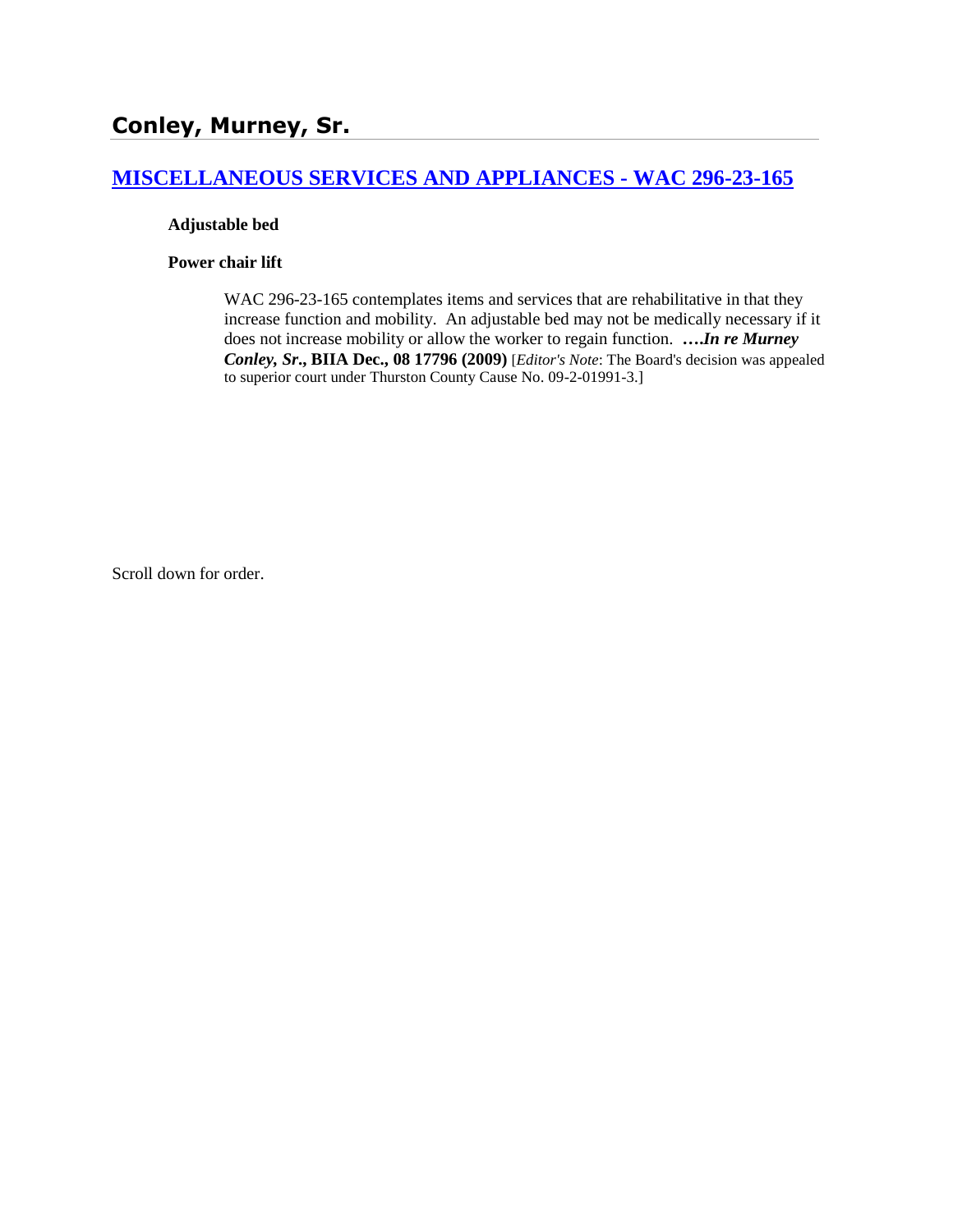# **BEFORE THE BOARD OF INDUSTRIAL INSURANCE APPEALS STATE OF WASHINGTON**

**)**

**IN RE: MURNEY F. CONLEY, SR. ) DOCKET NO. 08 17796**

**CLAIM NO. P-541652 ) DECISION AND ORDER**

APPEARANCES:

1

2

3

4

5

6

7

8

12

18

Claimant, Murney F. Conley, Sr., by Law Office of Mark C. Wagner, per Mark C. Wagner

|             | Employer, Prosser Piano & Organ Co., |
|-------------|--------------------------------------|
| <b>None</b> |                                      |

9 10 11 Department of Labor and Industries, by The Office of the Attorney General, per Helen B. Fraychineaud, Assistant

13 14 15 16 17 The claimant, Murney F. Conley, Sr., filed an appeal with the Board of Industrial Insurance Appeals on August 15, 2008, from an order of the Department of Labor and Industries dated June 16, 2008. In this order, the Department denied the claimant's request for the purchase of an adjustable bed and/or a "power chair lift." The Department order is **REVERSED AND REMANDED**.

# **DECISION**

19 20 21 22 Pursuant to RCW 51.52.104 and RCW 51.52.106, this matter is before the Board for review and decision on a timely Petition for Review filed by the claimant to a Proposed Decision and Order issued on March 13, 2009, in which the industrial appeals judge affirmed the order of the Department dated June 16, 2008. All contested issues are addressed in this order.

23 24 The Board has reviewed the evidentiary rulings in the record of proceedings and finds that no prejudicial error was committed. The rulings are affirmed.

25 26 27 28 29 The claimant, Murney F. Conley, Sr., is 59 years old. Mr. Conley is 5 feet 10 inches tall and weighs 331 pounds. He injured his low back on March 13, 1999, while in the course of his employment with Prosser Piano & Organ Co. The injury occurred while Mr. Conley was delivering a grand piano and became positioned in an extreme backbend. Treatment of the injury required multiple surgeries, including a spinal fusion.

7/22/09 30 31 32 Mr. Conley appeals from an order in which the Department denied his request that it approve the purchase of an "adjustable bed and/or a power chair lift." We initially note that the second item was consistently referred to by the testifying witnesses as a "power lift chair" rather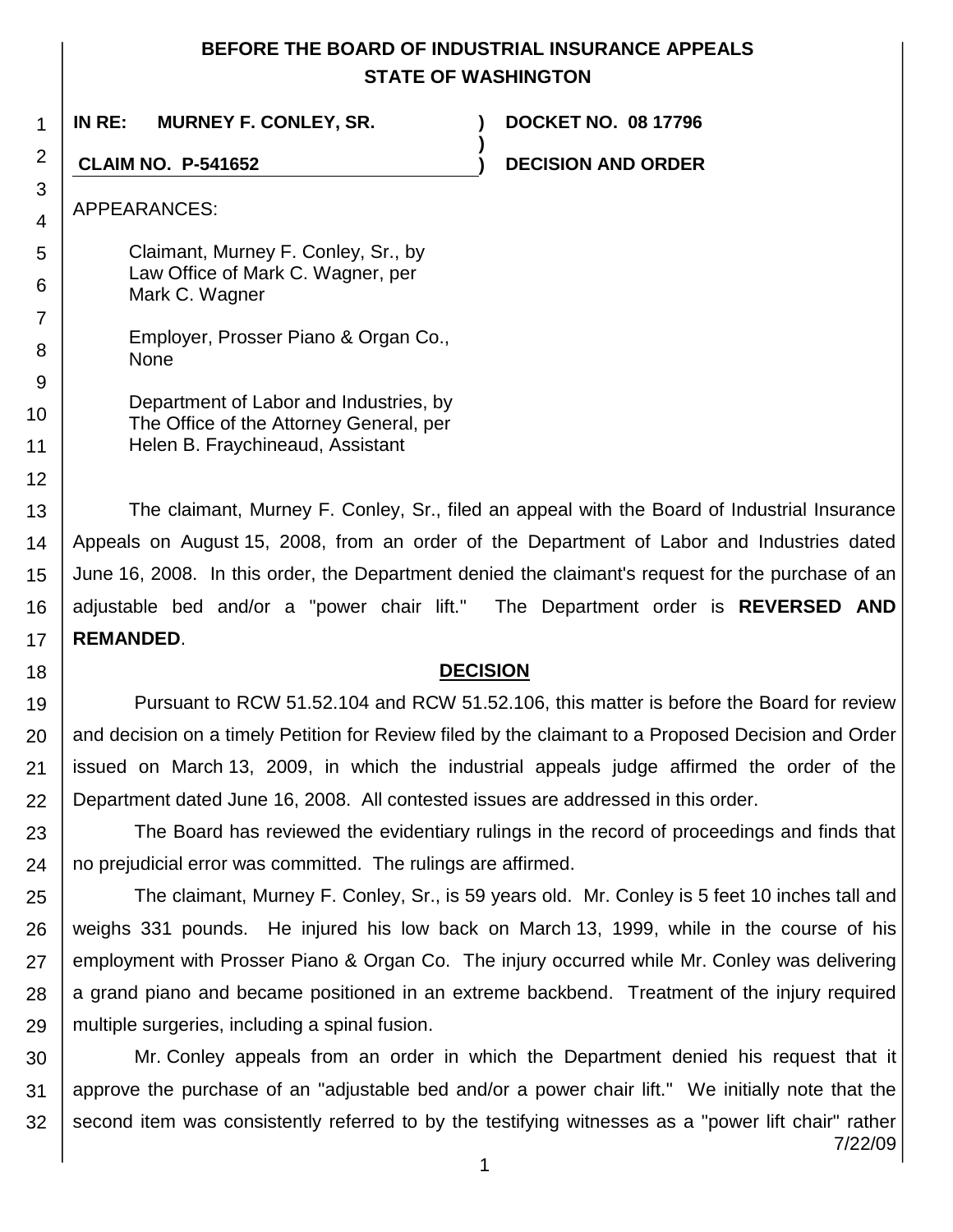1 2 3 4 than a "power chair lift." The Department did not object to testimony describing the "power lift chair" as a chair with a motorized component that lifts the user to a near-standing position so that he can get out of the chair. We therefore refer to this item as a "power lift chair" and consider this the item for which Mr. Conley sought the Department's pre-approval to purchase.

5 Our industrial appeals judge determined that the power lift chair and adjustable bed were not compensable based on a Department rule, WAC 296-20-1102. This rule precludes payment for certain types of items, including those considered "home furnishings." In the Petition for Review, Mr. Conley asks that we consider whether these items are covered pursuant to WAC 296-23-165, "Miscellaneous services and appliances," which states in part:

(1) The department or self-insurer will reimburse for certain proper and necessary miscellaneous services and items needed as a result of an industrial accident. Nursing care, attendant services, transportation, hearing aids, eyeglasses, orthotics and prosthetics, braces, medical supplies, oxygen systems, walking aids, and durable medical equipment are included in this classification.

We agree with Mr. Conley that WAC 296-23-165 is the primary rule applicable to the question of whether a power lift chair and/or adjustable bed is compensable. Therefore, we apply the criteria established in that rule to the evidence presented to determine whether the Department is required to authorize the purchase of one or both of these items.

Mr. Conley testified that he currently sleeps in a reclining power lift chair that was purchased by him in 2000 or 2001. A properly functioning chair lifts him to an almost standing position so he can get out of the chair by himself, without assistance. He described how the chair has worn out and no longer lifts him high enough to allow him to get out of the chair. Mr. Conley feels that he needs the chair so that he can get up to move around and attend to his personal comfort.

Kristi Conley, Mr. Conley's wife, testified regarding her concern about leaving Mr. Conley on his own at their home in Tenino, Washington, while she is at work in Fife, Washington, approximately 46 miles away. On numerous occasions, she has driven home to help him relieve himself, and then driven back to her workplace.

Michael Martin, M.D., certified orthopedic surgeon, has treated Mr. Conley's back injury for about 10 years and performed Mr. Conley's surgeries. Dr. Martin testified that due to his industrial injury-related limitations, Mr. Conley requires a chair that he can comfortably sleep in and get out of. A chair that lifts Mr. Conley up to a standing position is easier on Mr. Conley's back. Dr. Martin believes that the requested power lift chair would aid Mr. Conley's mobility.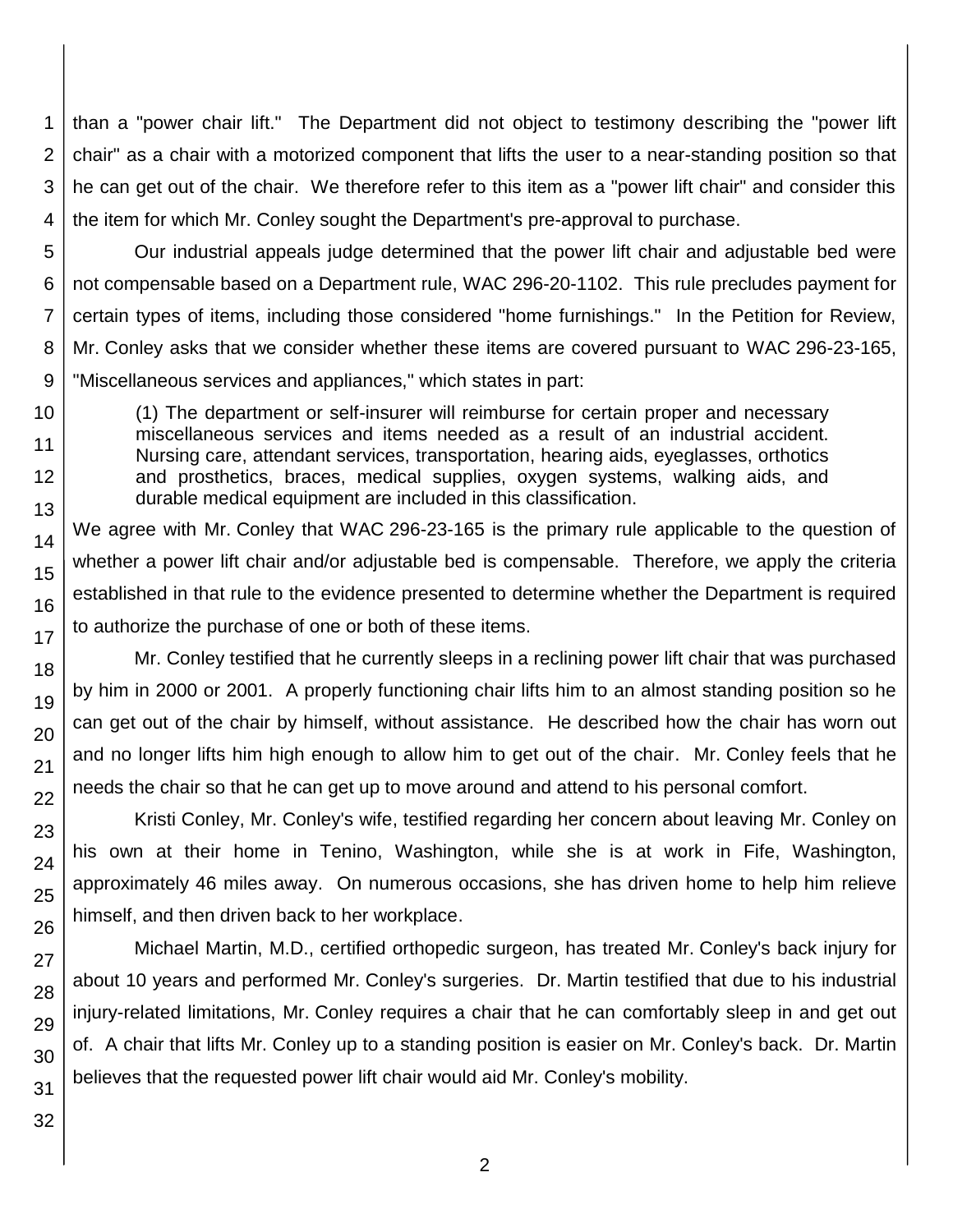1 2 3 4 5 6 7 WAC 296-23-165 covers "certain proper and necessary miscellaneous services and items needed as a result of an industrial accident." WAC 296-20-01002 defines "proper and necessary," in the context of "treatment," as "[c]urative or rehabilitative." Pursuant to this rule, curative treatment "produces permanent changes, which eliminate or lessen the clinical effects of an accepted condition"; while rehabilitative treatment "allows an injured or ill worker to regain functional activity in the presence of an interfering accepted condition." Both curative and rehabilitative treatment "produce long-term changes."

8 9 10 11 12 13 14 15 The "miscellaneous services and items" included in WAC 296-23-165 do not cleanly fit within the heading of "treatment." That said, the examples of potential "miscellaneous services and items" provided in the rule clearly contemplate items and services that are rehabilitative, in that they increase function and mobility. Examples include "transportation," "prosthetics," and "walking aids." Increased mobility is consistent with the goal of rehabilitative treatment, that is*,* to increase functional activity. Applying "proper and necessary" in the context of WAC 296-23-165 leads us to conclude that items that increase mobility over the long-term are properly viewed as producing "long-term changes," as that phrase is used in WAC 296-20-01002.

16 17 18 19 20 21 22 23 Pursuant to WAC 296-23-165, the decision to grant or deny prior authorization of an item for reimbursement requires a showing that "the worker is eligible for coverage" and that the item "is appropriate and medically necessary for treatment of the worker's accepted industrial condition." Mr. Conley's claim has been accepted for treatment and other benefits and is therefore eligible for coverage. We find that the power lift chair is appropriate and medically necessary for treatment for his accepted lumbar condition, as it helps Mr. Conley overcome certain restrictions on mobility and functionality caused by the industrial injury. We therefore conclude that the cost of a power lift chair is a proper and necessary item that is properly reimbursed pursuant to WAC 296-23-165.

24 25 26 27 28 29 Mr. Conley also seeks coverage by the Department of an adjustable bed. He testified that he cannot lie flat in a bed and needs to be tilted up with his knees up in order to be comfortable and sleep. Mr. Conley also testified that he would like an adjustable bed for his home so that he can sleep in a bed with his wife. Unlike the power lift chair, an adjustable bed does not increase Mr. Conley's mobility or allow him to regain function. We therefore conclude that Mr. Conley is not entitled to reimbursement by the Department for the cost of an adjustable bed.

30 31 After consideration of the Proposed Decision and Order and the Petition for Review, and a careful review of the entire record before us, we enter the following:

32

3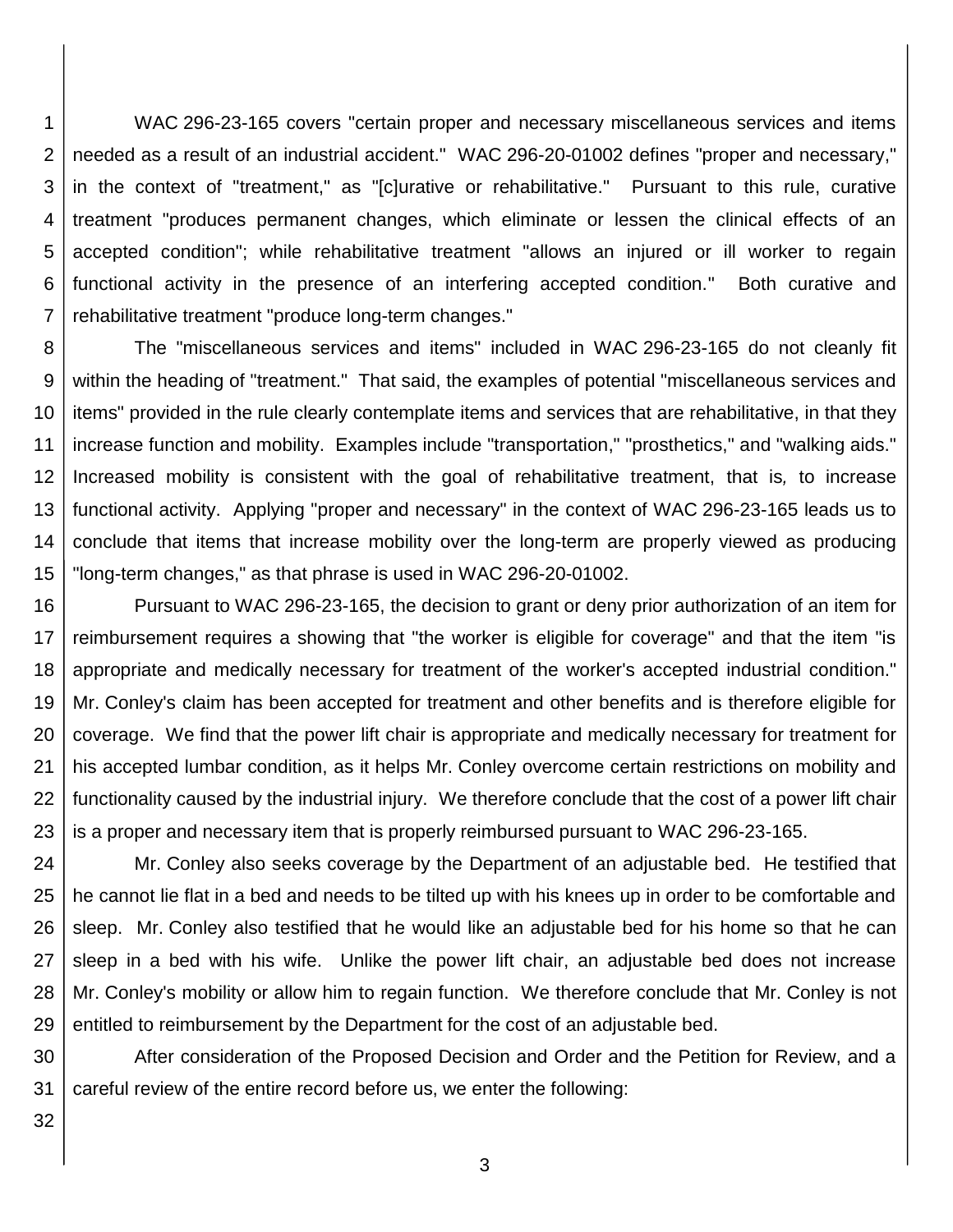## **FINDINGS OF FACT**

- 1. On March 23, 1999, the Department of Labor and Industries received an Application for Benefits, in which the claimant, Murney F. Conley, Sr., alleged an industrial injury that occurred on March 13, 1999, during the course of his employment with Prosser Piano & Organ Co. The claim was allowed and benefits paid. On April 24, 2008, the Department issued a letter in which it denied the claimant's request to purchase an adjustable bed or power lift chair. On June 11, 2008, the Department received the claimant's Protest and Request for Reconsideration to the April 24, 2008 letter. On June 16, 2008, the Department issued an order in which it denied the purchase of an adjustable bed and/or a power lift chair. On August 15, 2008, the Board received the claimant's appeal from the June 16, 2008 order. On August 27, 2008, the Board granted the claimant's appeal under Docket No. 08 17796 and agreed to hear the appeal.
- 2. On March 13, 1999, Mr. Conley injured his low back in the course of his employment with Prosser Piano & Organ Co. As a result of that injury, he underwent surgical treatment including a lumbar fusion that significantly limits the mobility of his spine.
- 3. A power lift chair will provide Mr. Conley with increased independence and enable him to overcome physical limitations caused by the effects of his industrial injury, thereby allowing him to function more effectively in everyday life.
- 4. An adjustable bed will not enable Mr. Conley to overcome physical limitations caused by the effects of his industrial injury or allow him to function more effectively in everyday life.

## **CONCLUSIONS OF LAW**

- 1. The Board of Industrial Insurance Appeals has jurisdiction over the parties to and the subject matter of this appeal.
- 2. A power lift chair is a proper and necessary item within the meaning of WAC 296-23-165.
- 3. An adjustable bed is not a proper and necessary item within the meaning of WAC 296-23-165.
- 4. The June 16, 2008 order of the Department of Labor and Industries is incorrect and is reversed. This matter is remanded to the Department with directions to issue an order in which it authorizes the request for the
- 2 3 4 5 6 7 8 9 10 11 12 13 14 15 16 17 18 19 20 21 22 23 24 25 26 27 28 29 30 31 32

1